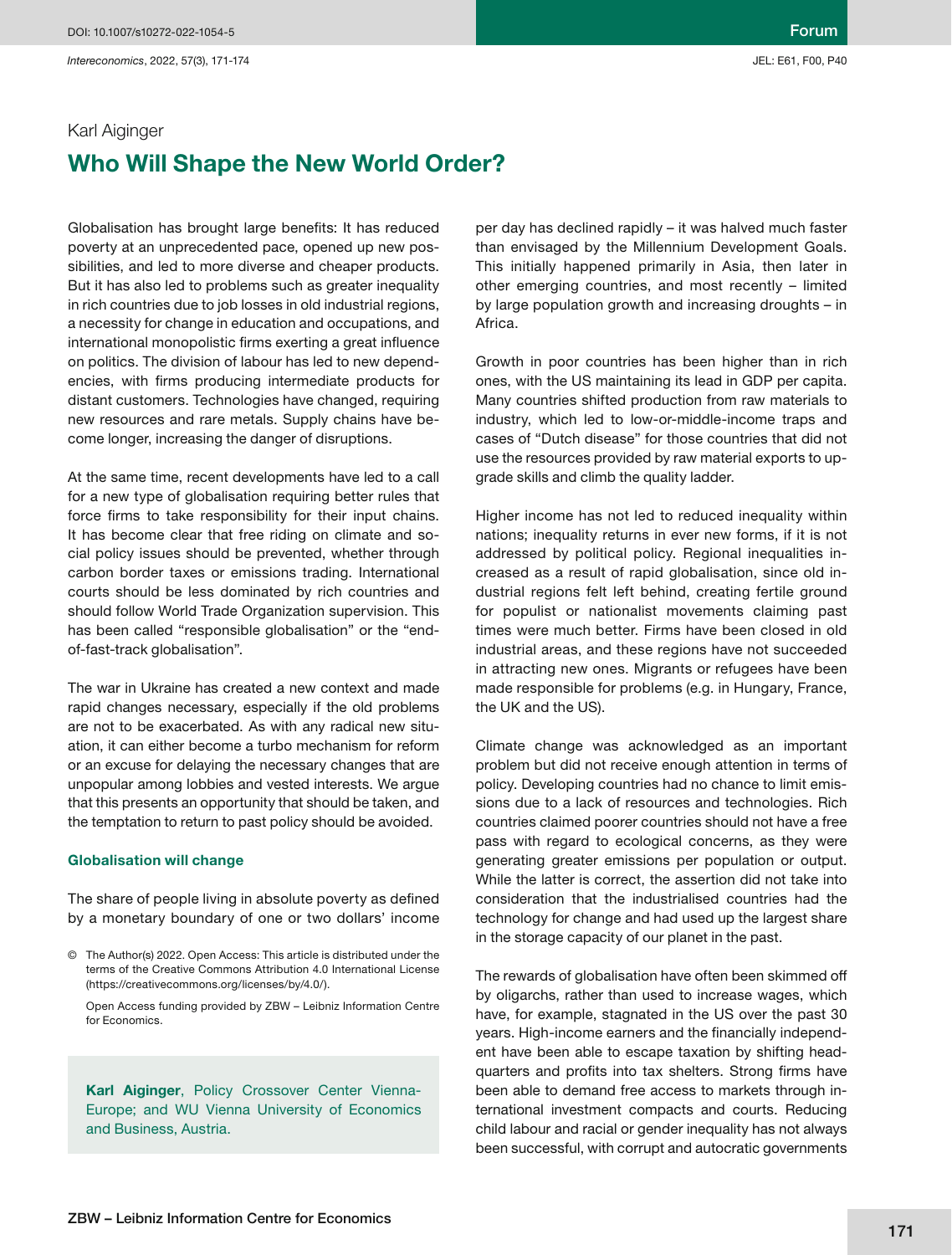seeking to buy weapons and rich countries competing to provide them. Meanwhile, regional conflicts have persisted and the streams of refugees, initially directed towards neighbouring countries, have remained substantial.

The benefits of globalisation have been measured by old GDP, though this was never a measure of welfare. Switching to other narrow or broader measures, such as life expectancy or Sustainable Development Goals, revealed many benefits. It has become clear that democracy does not automatically deepen with higher income or welfare. And freedom can take on different forms, while still not being guaranteed by higher incomes and open trade. Rich countries always think that they are the leaders in democracy and freedom, even if old structures and racial conflicts remain. Leading policy groups can do a lot to maintain their power. The reduction of early deaths and the prolongation of life expectancy, including healthy life terms, continues to be a benefit of globalisation. Adding peace and free movement is also all-important.

Globalisation needs to be accompanied by a forward-looking and responsible policy. In developing countries, this may mean using rewards to upgrade education, basic skills and innovation. Medium-income countries have to learn from foreign technologies and invest in vocational and high schools. High-income countries must invest in international and open universities, and industrial policy has to change to include the definition of lead industries and digitisation. Improving education is imperative in all groups.

### The dichotomous impact of war on Europe

If we leave out the direct impact of the war in Ukraine on human suffering, we see that several options exist for countries not directly involved in the conflict.

Most people and nations have meanwhile realised that climate change is real, that it is human made, that fossil energy sources played an important role and that global warming is dangerous. Following the Paris Agreement and last year's UN Climate Change Conference in Glasgow, many nations committed to ambitious goals that offer a last chance to stop global warming at a time when deaths due to heat waves and erratic weather are already playing a larger role than deaths caused by traffic accidents. The negative consequences of climate change are furthermore unevenly divided between nations that have contributed significantly to it in the past and nations that have had fewer possibilities to stop it. The goals set for achieving climate neutrality by mid-century would require action. Due to the new problems created by the war, the climate goals have been downgraded on the agenda or postponed. Peace is all-important but is used as a justification for finding new sources of fossil energy and further exploring the sea and other regions to find liquid natural gas, even if this in turn requires new resources, emissions and long transport chains. Expenditures on limiting climate change have been delayed, while new importance has been placed on current production along old paths.

We knew that we could significantly save energy and waste, but we now realise the extent to which many nations, including Germany and Austria, still rely on imports of gas and oil, much of which comes from Russia or its partners. We knew that we needed to have reserves, since clean energy is only discontinuously available and to a degree unstable, but then had to acknowledge that the storage capacities for gas were not even half-replete (and were partly owned by Gazprom).

We knew that external safety could to an extent be ensured by a peaceful agenda in Europe, but that NATO and its weapons and forces would ultimately be responsible for security in case of an aggression or conflict. Many European countries currently feel safer as members of NATO, with Finland and Sweden now applying for membership. Other countries are trying to increase their defence expenditures, even if existing expenditures are oriented towards past conflicts, instead of helping prevent humanitarian and ecological emergencies.

## Europe may react by postponing necessary changes …

The economic consequences of the war could potentially be used to postpone climate policy, energy saving and the shift to renewable energy. This includes investments in atomic energy – perhaps in smaller plants – as there is still no satisfactory solution for the storage of nuclear waste.

This scenario can be observed in many countries. Several mainstream parties have proposed cutting taxes on energy and populist parties have been able to win elections with strongmen. But people seem generally discontent, as the large shares of the population voting for both rightwing and left-wing parties demonstrate – for example, in France where these parties together have been stronger than that of Macron and the old mainstream parties.

European countries are longing for new providers of fossil energy, whether this means buying more oil from Arab countries, Iran or Turkey, or more liquefied gas from the US, provided additional terminals are created in Europe. Some have deplored the idea of horizontal drilling in Europe due to its environmental costs. There is an imminent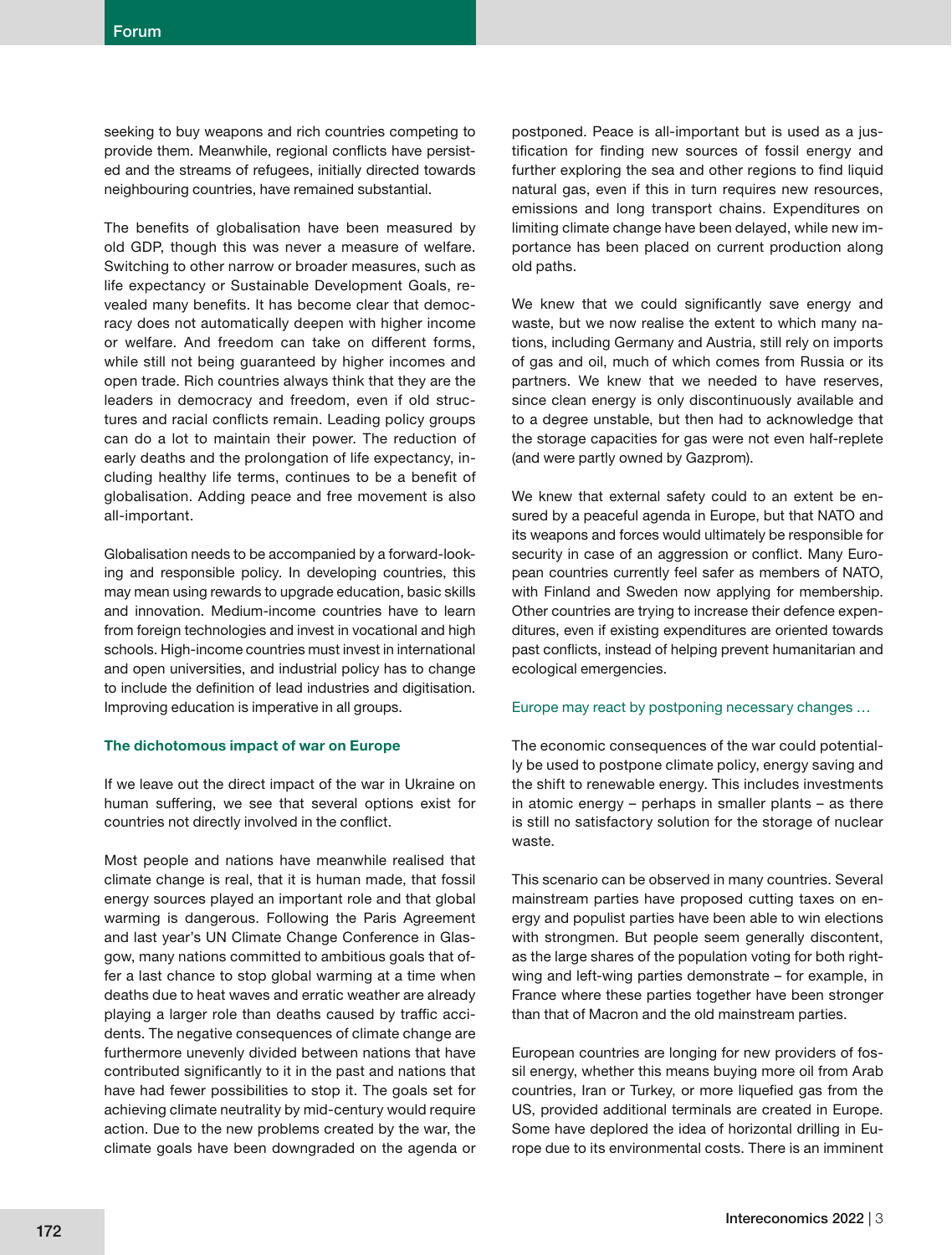concern that Russia and Gazprom will cease to fulfil their contracts.

Europe has the largest public sector relative to GDP and very high taxes, but also larger subsidies for fossil energy sources than for renewables. A proposal to cut taxes makes sense, but this should not begin with taxes on energy, which are set at a level far below their external costs, and planned steps to tax carbon emissions should not be delayed, even amid rising inflation.

### …or become more ambitious

The better alternative would be to accelerate overall energy and resource saving, while shifting further energy needs to renewables. We know that energy efficiency is very different e.g. it is three times higher in Switzerland than it is in the US. The shift to renewable energy could happen at a much faster pace. Southern European countries can cover a large portion of their demand through wind and solar energy but may not have excelled in the field of renewable technologies. France has a better greenhouse gas balance, but this is mainly due to its use of nuclear energy. New European funds for investment and resilience should be used much more intensively to shift demand to non-fossil energies, public transportation, electric cars or cycling. Power for ships and planes must be taxed, and innovations for better fuels are around the corner. Short flights of up to 500 kilometres are inefficient. Public expenditures should be redistributed from subsidising energy consumption to improving buildings and making towns greener, while taxes should be reduced on low incomes.

Europe has taken some steps in this direction with its Green Deal and in setting earlier targets for climate neutrality. The Fit for 55 package looks much better than past plans, but the goals still lie far below the change required to meet the Paris target (a 55% reduction over forty years amounts to not much more than one percent annually). That any further compromises – thought as necessary because of a possible end to gas deliveries from Russia – would lead Europe further away from the Paris path is evident, but this has been forgotten by both the mainstream and the populist parties.

#### Towards a new world order

It is no consolation that Europe is not the only region taking steps in the wrong direction. Negative externalities – domestically and around the world – are priced much lower than necessary, with some politicians calling for a return to old solutions. Ecological policy is not looking for synergies with social and health policy. Even in countries that have a long tradition of democracy, the realisation of democracy is far from perfect and populistic inroads are frequent (Aiginger and Colcuc, 2022).

### Who will act?

The old world order broke down after the demise of the Soviet Union. The unipolar moment for the US as a leader was neither accepted by other countries nor very successful, since problems and demand are very different and the US is not ready to take other preferences into account. China has invested significantly domestically and around the world, always from a perspective of what was best for China. It is attempting to change world institutions and become the first socialist superpower (with ambitions to expand its territory, such as in Taiwan and the Solomon Islands).

One possibility would be a closer cooperation between Russia and China. Russia may wish to export resources eastwards, if sanctions and isolation persist after the Ukraine war. China is reluctant to cooperate, fearing it could be included in the sanctions, but will accept higher bilateral trade if new resources help its economy.

A closer cooperation between Europe and the US is possible in theory, but the US is focusing more on the Indo-Pacific region, perhaps in the form of an extended AUKUS bloc (Australia, the UK and the US). Meanwhile, the UK is seeking to play as central a role as it did under the Commonwealth, which will not be easy after Brexit.

India does not wish to cooperate all that closely with China, but has not yet decided how to proceed. It has not criticised Russia's war with Ukraine, it continues to have problems with Pakistan, and it must manage an enormous population striving for work and higher welfare under a nationalist government.

Europe has been divided internally for a long time, with differences between northern and southern EU countries as well as older and newer members. And there has been tension between the bloc and the countries that wish to become members, but do not fulfil all the requirements. The EU has not been able to agree on border control policies or quotas for refugees, and the accession process for the Western Balkan countries has been too slow. Planning a step-by-step future enlargement would be a possibility (Wieser et al., 2022).

The war in Ukraine could be a game changer. Europe has reacted swiftly and to an extent in a more united way than ever before. The member countries quickly agreed that Russia was the aggressor, and that NATO could